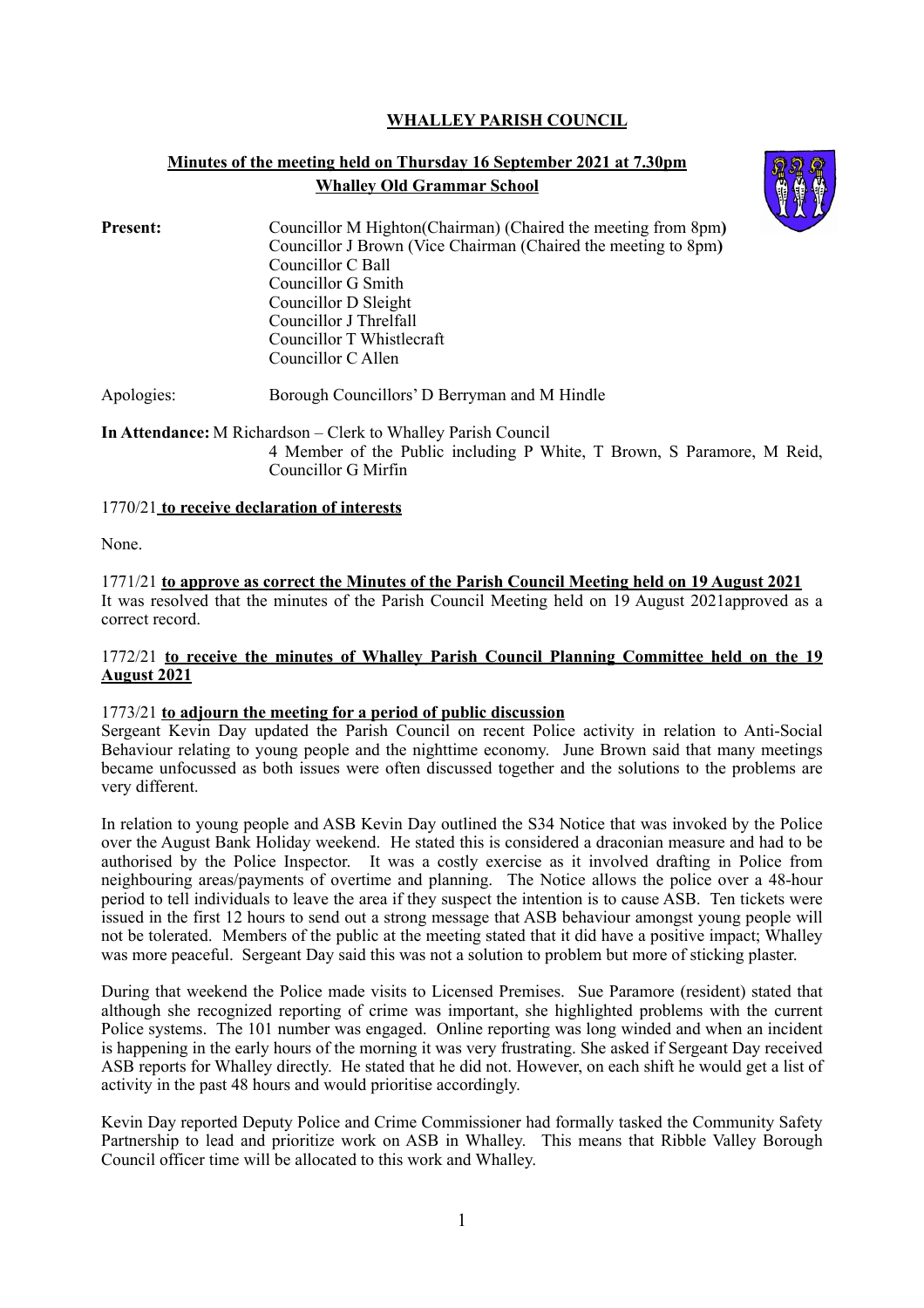He went onto to state that a variety of options exist going forward in terms of future Policing in the Ribble Valley. The Police and Crime Commissioner has recently abolished the hybrid police model adopted in Rossendale. Ribble Valley work on the hybrid model and he intimated there may be a possibility that this will change. In abolishing the hybrid Policing model, this would mean a return to the more traditional Neighbourhood Policing.

Mike Reid stated that as regards the ASB from the nightime economy responsibility must be taken more seriously by the Licensee. Some failed to help manage the situation by serving people that were already very drunk. These businesses should refuse to serve heavily intoxicated individuals.

The Parish Council and Police concurred that the current Licensing Act is in desperate need of reform. Borough Councillor Ged Mirfin stated that Community Safety Partnership as the lead organisation seek to come up with more creative ways of tackling the problems relating to the ASB and night time economy.

Tony Brown criticized the elected members that sit on the Licensing Committee for being brow beaten by Licensing Solicitors that represented Licensees. He also raised the continuing problem of electronic scooters stating that he feared an accident was imminent because the riders use the pavement.

Sergeant Day stated the Police and Crime Commissioner had reopened Clitheroe Police Station Enquiry desk. It will be open to the public from 9am-1pm each day. It was unclear yet whether the front desk will be staffed by a uniformed officer or not.

Mike Reid raised problems with the overgrown bushes running alongside the footpath on Accrington Road. Martin Highton stated it was the responsibility of the landowner but was concerned about safety. If the landowner does not progress, the Parish Council may ask the Lengthsman to intervene.

County Councillor Ged Mirfin stated that Lancashire County Council are undertaking a public consultation on the public bus service. Martin Highton stated the Parish Council will respond. Parish Councillor John Threlfall and the Clerk to draft a response.

He updated the Parish Council on the recent complaints about noise at the LCC Depot. The Director of the Service went to personally speak to the residents that have complained. Areas that will addressed are changing working practices, behaviour of staff and look at the feasibility of relocating the operation along the A59 and creating a super depot. This could mean the land is then develop for housing.

Finally, he stated that Ribble Valley Borough Council had changed the criteria for Concurrent Grant that Parish Councils can claim. Under the new rules expenditure to allow Parish Councils to claim 25% of capital costs relating to CCTV cameras will be allowed. Martin Highton stated this was helpful but that any future spend on CCTV for Whalley would need to link into the RVBC system and NOT standalone cameras. This was on the recommendation of the Police.

He stated the Borough was reviewing the current Cumulative Impact Assessment. The policy was introduced in 2019 as result of the growing ASB problems associated with the nightime economy. It reiterated the importance of residents and businesses replying to the consultation.

Footpath 29 has been closed for nearly two years and the Clerk was asked to contact LCC Public Right of Way Team to get an update on when it will reopen. The Lancashire County Council SPID (speed monitoring device) that was located on Mitton Road has been moved. John Threlfall had contacted LCC on this issue but had no feedback. Given the speeding problems the Parish Council asked G Mirfin to investigate.

Paul White said the PA system on Whalley Railway Station had not been working for 2 months. Night time works will take place on the Viaduct from 20-24 September 2021. Hedge cutting on Mitton Road will take place and a structural engineer from LCC will visit to check the wall structure.

1774/21 **Reports from Councillors** (information only)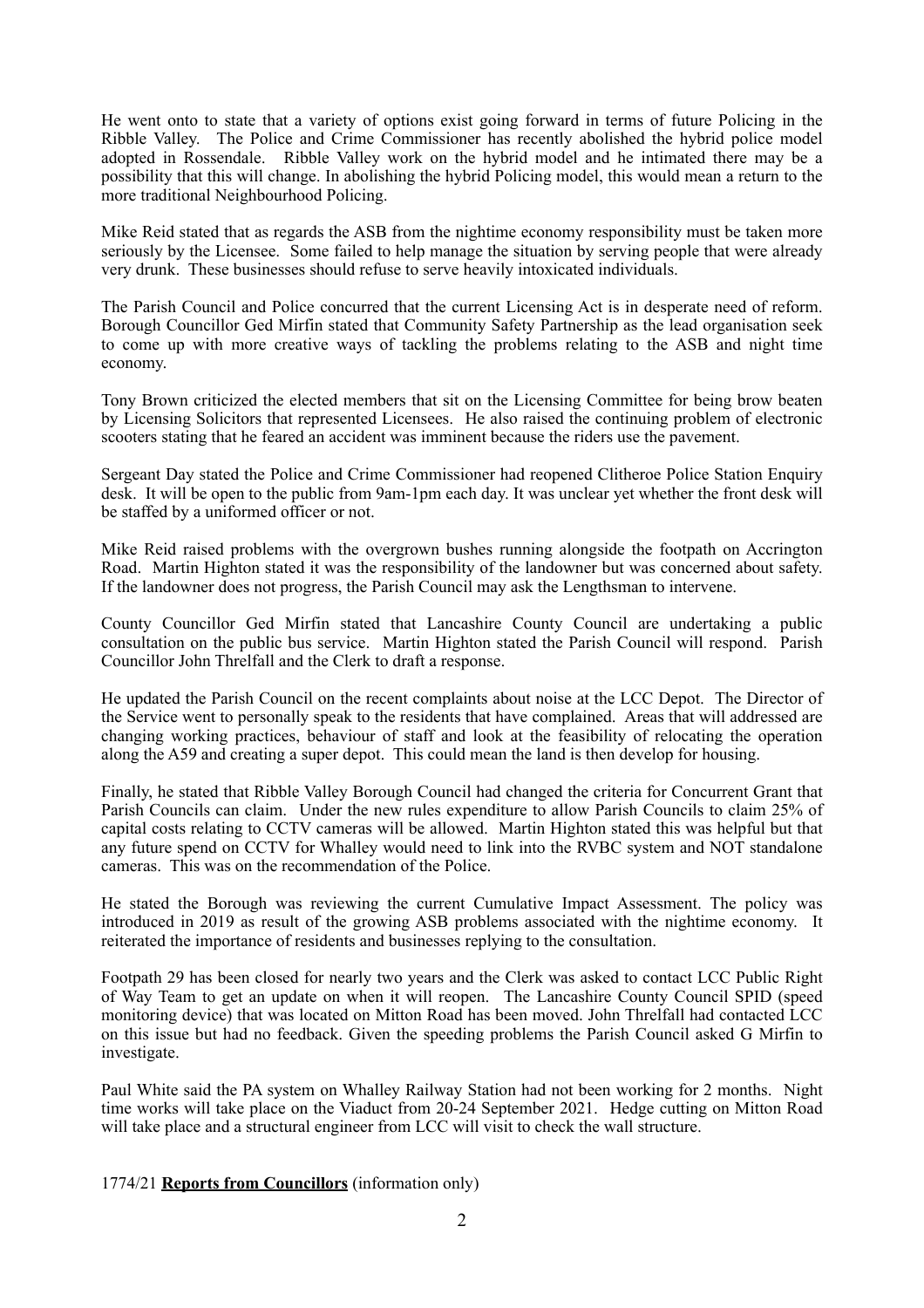Councillor Sleight reported that the Registrar of the Cemetery has put forward a claim for the back payment of holiday pay and a cumulative error in her salary scale.

Gill Smith had nothing to report.

John Threlfall had nothing to report.

Tracey Whistlecraft had nothing to report.

Caroline Allen stated the refurbished playground equipment was being well used. She noted the shopping trolley that had been thrown in the River Calder.

Cliff Ball stated Councillor Ged Mirfin had arranged a meeting with Borough Council and Adam Cottam Almshouses Trust to discuss possible grant funding to help replace the roof on the houses in Whalley. The Trust's contractor has been requested to provide a detailed build cost. This has been delayed due to the continued rising cost of construction materials.

The Churchyard Committee will meet in October and Safety Inspection Memorial Report will be considered.

Platinum Jubilee – Platinum Whalley a flyer has been drafted and distributed to local voluntary groups and businesses. He had received replies from Clitheroe and Whalley Lions.

He attended the ASB meeting on the 1 September 2021. An action plan is be drafted and costed from the meeting. He attended a resident meeting at Whalley Abbey on Friday 3 September. A subcommittee meeting is planned for 17 September 2021 and will be chaired by Rev Michael Wedgeworth.

June Brown had attended the ASB meeting on the 1 September 2021 and thanked Ged Mirfin for making it happen. She reiterated that the Parish Council is seeking solutions to two distinct problems this was not easy. The Parish Council continued to push forward in trying to find pragmatic solutions.

Martin Highton reported that some of the Christmas lights had rusted but the contractor had managed to get the supplier to replace the faulty goods. Lancashire County Council had given the Parish Council a quote to undertake safety testing of the lamp columns, but he had not heard anything back and would chase up. He had attended the meetings on ASB on 1 September 2021. He agreed to look at guidance on how to obtain Listed Building Consent for St Luke's Church at the Merseycare site.

# 1775/21 **Whalley Parish Council Vacancy**

The Clerk reported that the position could now be filled by co-option. Details of the vacancy had been posted on the noticeboard and website. No applications had been received to date.

# 1776/21 **To consider and approve a proposal to purchase 2 pairs of cast iron bench ends to continue the Bench Refurbishment Program**

As part of the ongoing Bench Refurbishment Work Schedule the Parish Council has sourced two pairs of cast iron bench ends to keep consistency 'of look.' Suppliers can charge from £500-£150 per cast iron bench end. It was agreed to purchase 4 bench ends at a cost of is £149 per bench end + delivery cost.

#### 1777/21 **To receive an update on seeking a Licensing Review Hearing regarding Benny's Bar on Accrington Road**.

The Clerk informed the Council that the application was being put together. This was a legal process and governed by the Licensing Act. It was time consuming and detailed.

# 1778/21 **Queens Platinum Jubilee Celebration**

Cliff Ball stated he wanted the Parish Council to support events around the forthcoming Platinum Jubilee. It would hopefully involve other nearby Parishes including Billington, Barrow and Wiswell. The Parish Council has already to committed to planting an Oak Tree in Vale Gardens. The Clerk was asked to contact Abbey Gardening Services and plan for Autumn planting